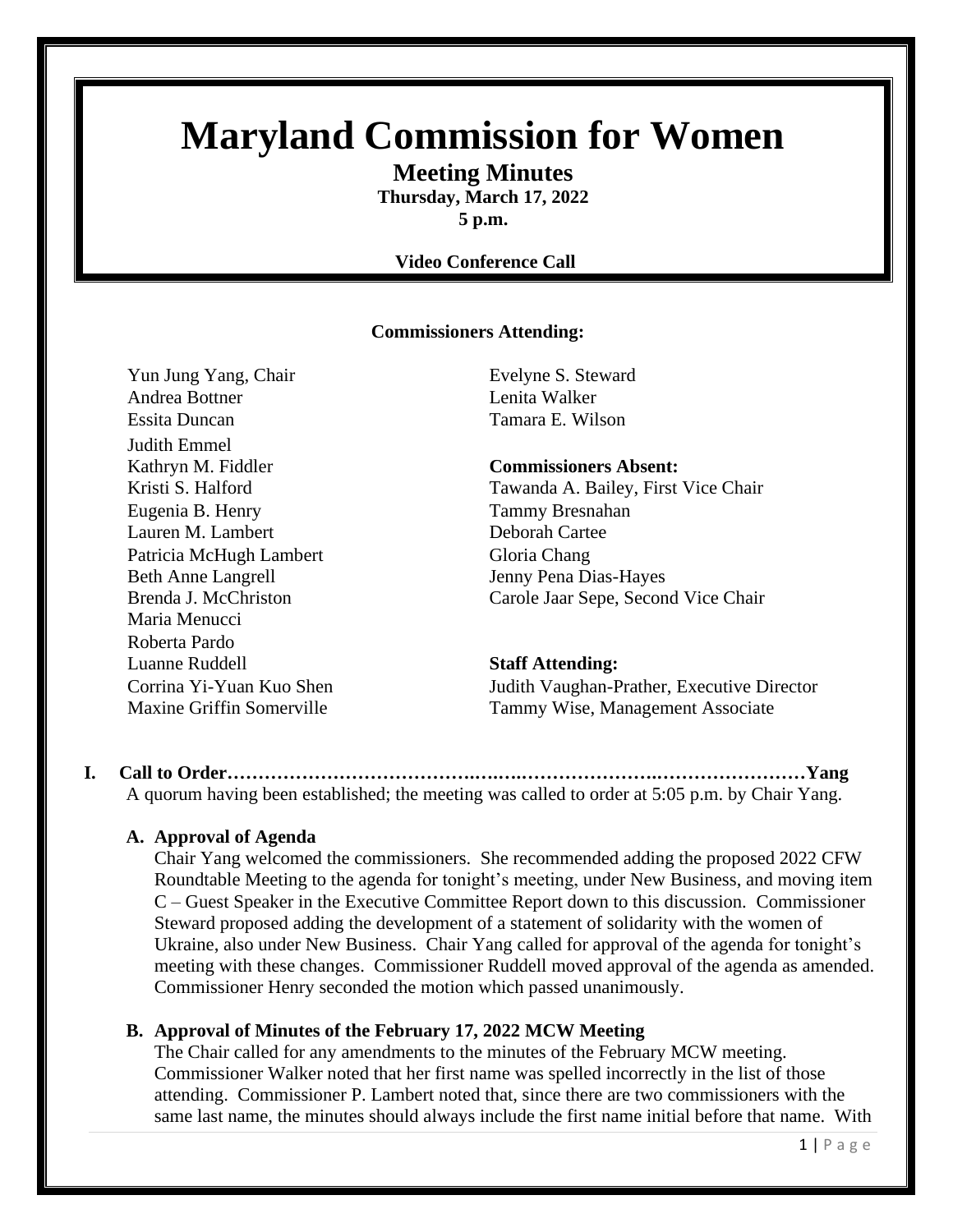these corrections, Commissioner P. Lambert moved approval of the minutes. Commissioner Ruddell seconded the motion which passed unanimously.

#### **II. Executive Committee Report………………………………………..……Yun Jung Yang, Chair A. Commissioners Appointments and Reappointments**

In his annual Green Bag appointment, the Governor has re-appointed five current Commissioners to new four-year terms, and has appointed two new commissioners:

- Kathryn Fiddler
- Eugenia Bair Henry
- Patricia McHugh Lambert
- Maria Menucci
- Lenita Walker
- Monica Watkins (New)
- D'Yana Kaprece James (New)

These appointments all received favorable votes by the Senate Executive Nominations Committee and will go for a final vote of approval by the full Senate next week.

#### **B. Maryland Department of Natural Resources Presentation**

At the invitation of the DNR, Commission Chair Yang, ARC Committee Chair Pardo and SWiM Committee Chair Wilson will deliver a briefing on the MCW's work during a special Women's History Month staff meeting of the more than 1800 employees and contractors of this department. The briefing is scheduled for March 30.

#### **C. MCW Officers Elections**

All three MCW officer positions will be open for election at the June MCW meeting. At the April meeting, intent to run forms will be distributed, to be returned by the date of the May meeting. The election will be held at the June meeting. The term of each office is two years.

#### **D. Annual Planning Meeting – June 16**

Each year, the MCW devotes its June meeting to setting its agenda for the new program year (July 1 – June 30). The Executive Committee is hoping that this year, after two years of virtual gatherings, this meeting can be held in-person at the Banneker-Douglass Museum in Annapolis. The MCW Executive Director will make a site visit there tomorrow and more details will be shared with the Commission at the April meeting.

#### **III. Unfinished Business**

No unfinished business was brought before the Commission.

#### **IV. New Business**

**A. Statement of Solidarity with Women of Ukraine……………………………………Steward** Commissioner Steward moved that the MCW publish a statement of solidarity with the women and the people of Ukraine in support of their struggle against the Russian invasion, to honor the resilience of the Ukrainian people, to stand in support of their resistance to the violence and the attack on democracy this war represents. She offered to draft the statement which can be sent to the Commissioners for an email vote of approval. Commissioner Ruddell seconded the motion, to include an electronic vote of approval of the actual statement. That motion passed unanimously.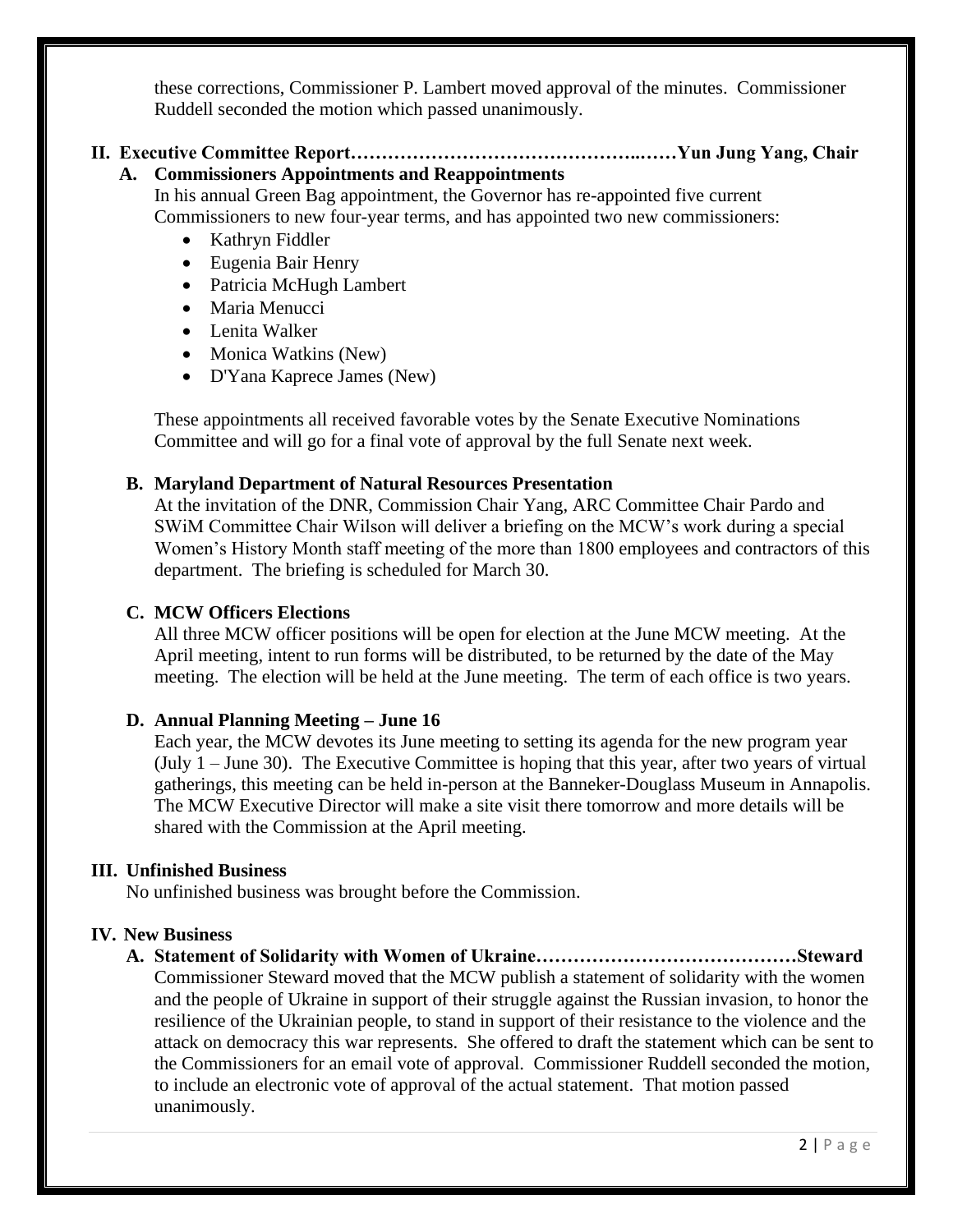**B. CFW Roundtable Meeting…………………………………………………………………Yang** Each year, the MCW has invited all the county/city Commissions for Women (CFWs) in the state to a roundtable discussion about common concerns, issues and strategies. Last year the meeting was held, virtually, in June. Chair Yang recommended that it be held virtually again this year, but in May, on the date of the May 19 MCW meeting. The Women's Bureau speakers who offered to present a briefing at the MCW's April meeting could be invited to present that briefing to all the CFWs at the May CFW Roundtable meeting instead. Commissioner Ruddell so moved. Commissioner Somerville seconded the motion which passed unanimously.

#### **V. Committee Reports**

### **A. Policy and Legislation (PAL) Committee………………………………………...….Halford**

#### **1. MCW Legislative Activities**

Next week "cross-over day" occurs in the Maryland General when bills move from the House to the Senate and vice versa. The Commission has submitted its testimony on all the bills on its agenda. Commissioner Duncan has been wonderful about submitting the MCW's written testimony through the MGA's online portal. Below is a summary of the current status of each of the bills the Commission has supported this year:

#### **HB0153/SB0033 Criminal Law - Sexual Crimes - Repeal of Spousal Defense:**

House- Third Reading Passed (125-6) Senate- Third Reading Passed (44-0)

#### **HB0008/SB00275: Time to Care Act:**

House- no movement Senate- Third Reading Passed (31-15)

#### **HB0937/SB0890 Abortion Care Access Act of 2022:**

House- Third Reading Passed (89-47) Senate- no movement

### **HB0296/SB0280 Interim and Temporary Protective Order – Virtual Petition and Hearing:**

House- Third Reading Passed (126-0) Senate- Third Reading Passed (45-0)

#### **HB0148/SB0328 Stalking:**

House- Third Reading Passed (132-0) Senate- Third Reading Passed (45-0)

### **HB0454/SB0776 Prevention of Forced Infant Separation Act:**

No movement in either House or Senate

**2. Maryland Legislative Agenda for Women (MLAW)………………………….Langrell** No report, tonight. Commissioner Langrell will send an update tomorrow to be shared with the commissioners.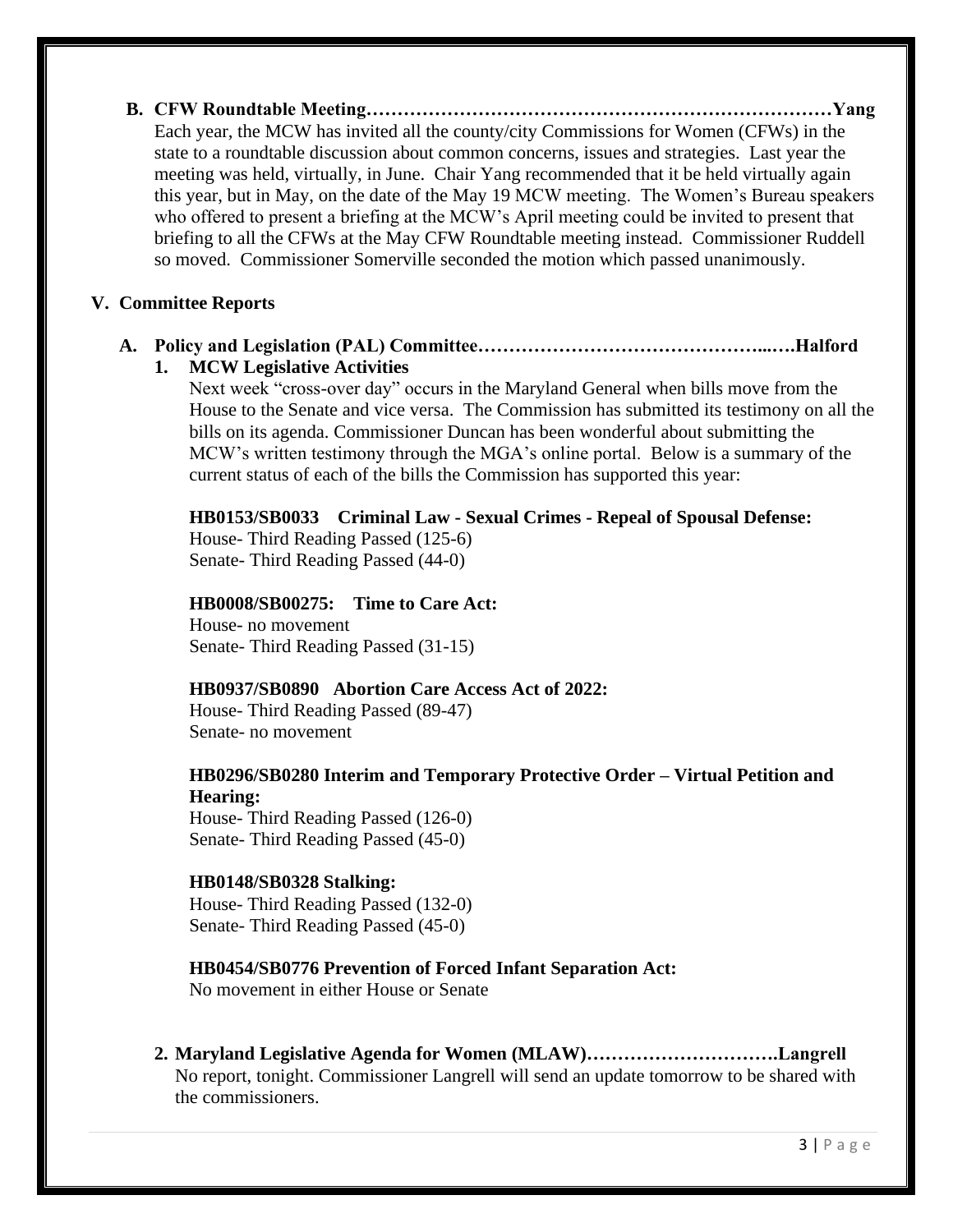- **3. Women's Legislative Briefing (WLB)……………………………..…………..McChriston** Commissioner McChriston attended the wrap-up meeting of the committee that planned the 2022 WLB. The committee hopes to plan a hybrid event next year that may be attended inperson with a virtual participation option. The planning committee is looking for a new venue that could hold a crowd as large as 500 and wondered if the MCW might help locate such a facility, not necessarily in Montgomery County.
- **B. Achievement and Recognition (ARC) Committee……………………………..…..…Pardo** The website honoring the 2022 inductees into the Maryland Women's Hall of Fame and the 2022 recipients of the Maryland Young Women Leaders Awards was opened to the public today. It features the biographies, photos and a video statement from each of the honorees, along with video-recorded greetings from U.S. Senators Van Hollen and Cardin, Mrs. Hogan and Delegate Anne Healey, chair of the Caucus of Maryland Women Legislators.

All the HOF honorees have now received their inscribed crystal bowls, and the MYWLA winners have received their \$500 scholastic awards. Much thanks to Commissioner Eugenia Henry and her foundation for this generosity and to Commissioner Shen who chairs the Foundation for the Maryland Commission for Women.

A press release announcing the names of the honorees and the launching of the website was issued this morning.

Commissioner Pardo and MCW Chair Yang commended the members of the ARC Committee for all their hard work.

A subcommittee of the ARC Committee will now start work writing a procedural manual for the solicitation, nomination, selection and recognition process. It plans to survey the entire ARC Committee asking what each member thinks works well and what could work better.

**A. Status of Women in Maryland (SWiM) Pandemic Impact Research……….…..P. Lambert** A date to release the report, "At the Heart of the Pandemic – Maryland Women and the COVID-19 Crisis," has been set for April 4. The report, was approved by the Commission at the January meeting, has now been graphically designed and sent off for printing. It was shared with the DHS Secretary's office and has been approved. Preparations are being made for a video-recorded briefing on the report. Commissioner Steward volunteered to create PowerPoint slides to go with it.

Much appreciation is due to the committee and staff for all the time and effort that has gone into this research project, and thanks is also due to the Commission's Foundation which funded the research. Commissioner Shen chairs the Foundation and said the Foundation is very proud to support this work.

### **VI. Liaison Reports**

**A.The Foundation for the Maryland Commission for Women…………………………… Shen** The Foundation is still seeking nominations of new board members. Foundation Chair Shen thanked Commissioner Henry again for the generosity of the Pai Ping Foundation supporting the MYWLA awards. MCW Chair Yang echoed that gratitude.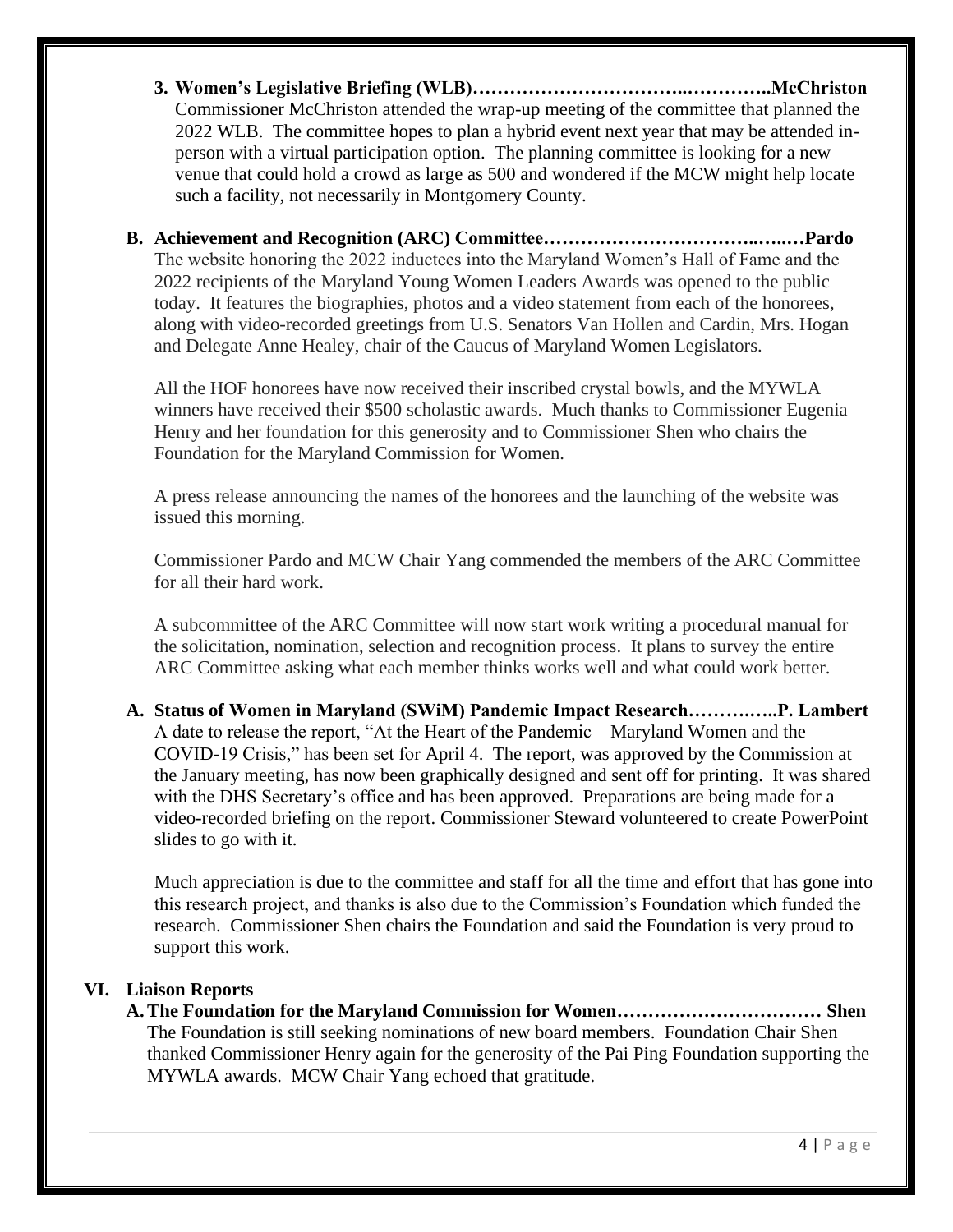- **B. Maryland Women's Heritage Center…………………………………………...….…….Yang** The Center offered a panel discussion of life of Virginia Poe, wife of famed poet Edgar Allen Poe on March 15. It has held a number of other events during Women's History Month.
- **C.Women Moving Forward (WMF) Conference…………………....…Bottner & McChriston** The WMF planning committee has set a date of Saturday, October 1 for the WMF conference in the Maryland Correctional Institution for Women. Commissioner Bailey has forwarded the contact information for Commissioners Bottner and McChriston to the organizers so they can be included in any future planning meetings.

## **D.Maternal Mortality Review Stakeholders Group**

No report.

- **E. Maryland Women's History Museum……………………………………….…….…..Emmel** No report
- **F. UMD SAFE Center…………………………………………………………...……..Somerville** The Safe Center's legislative agenda for 2022 includes almost 10 bills that it is actively tracking and supporting.
- **G. Maryland 250 Commission…………………………….……………………….……….Emmel** No report.

#### **VII. Staff Report……………………………………………………..…..………….Vaughan-Prather A.Women's History Month Activities**

Issue Alerts were sent out to our distribution lists on the subjects of Women's History Month, the Maryland Women's Hall of Fame, International Women's Day and Equal Pay Day. Two "health alerts" will be sent out before the month ends.

### **B. "New" Commissions for Women**

On December 1, 2021, the MCW wrote to the eight major jurisdictions in the state that did not have active CFWs including Caroline, Cecil, Dorchester, Kent, Queen Anne's, Somerset, and Talbot Counties, and Baltimore City, urging them to establish or re-activate CFWs in their community. The MCW had already been in touch with Wicomico County on the same issue. This month, staff in the County Executive's office in Cecil County reached out to Executive Director Vaughan-Prather as it is now re-activating its CFW. We have learned from the County Executive's office in Wicomico County that its recently re-activated CFW is now "up and running." A chair has been selected, and MCW's own Commissioner Fidler has been appointed to serve as a member of that Commission. Commissioner Wilson has been in touch with Baltimore City Councilwoman Green who is also working to re-activate the CFW in the city. In addition, Executive Director Vaughan-Prather spent an hour consulting with a commissioner from Mercer County, N.J. about strategies for effective advocacy there, including the possibility of conducting a listening tour, similar to the MCW's.

### **VIII. Announcements**

**A.**Executive Committee Meeting: Thursday, April 14, 2022 @ 4:30 p.m.

**B. MCW Meeting: Thursday, April 21, 2022 @ 5:00 p.m.**